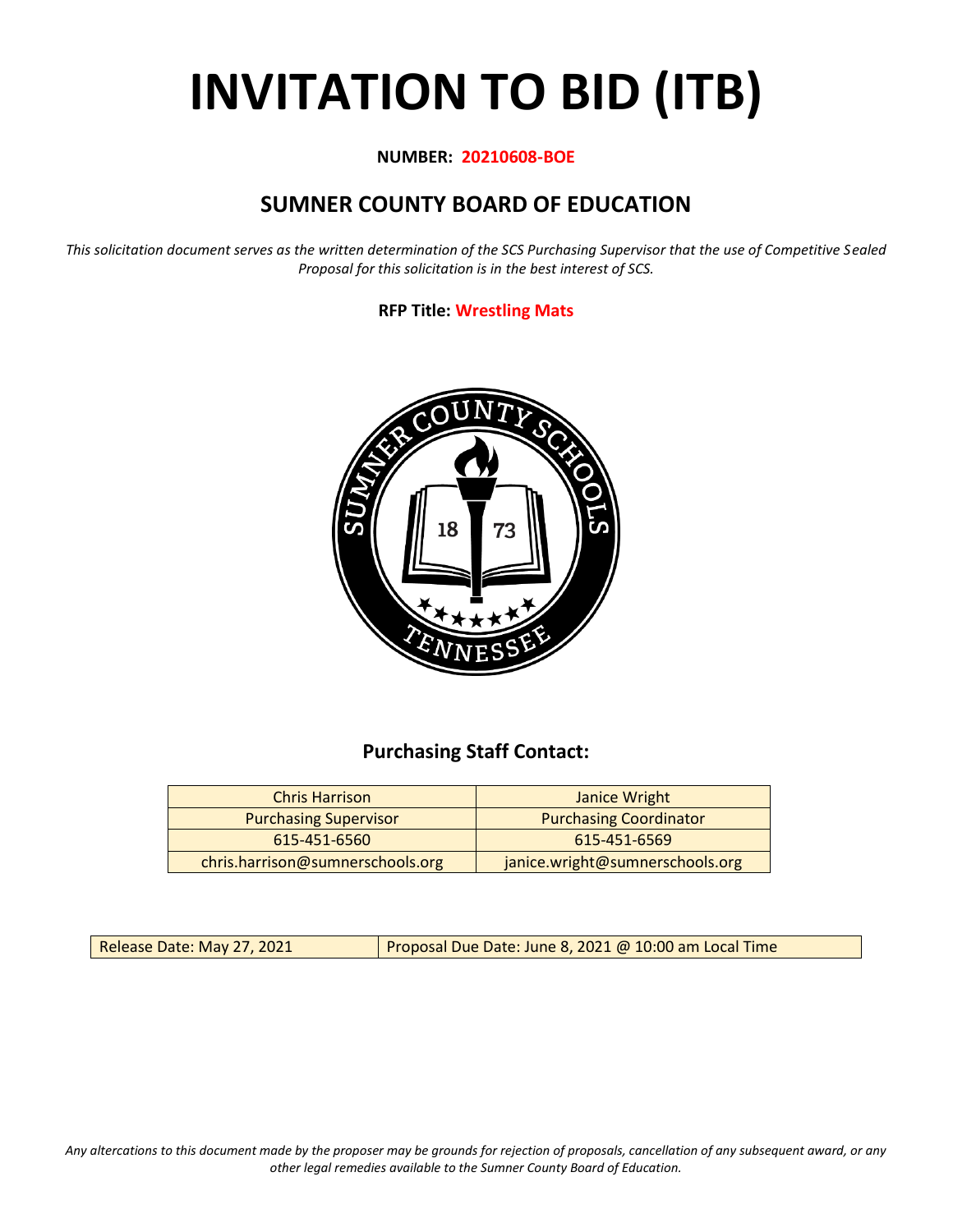## **NOTICE TO PROPOSERS**

There may be one or more amendments to this ITB. In order to receive communication for any such amendments issued specifically to this ITB, the proposer must provide the information requested below to the Sumner County Board of Education (SCS) Purchasing Department. The information may be sent by email to: Chris Harrison, Purchasing Supervisor, chris.harrison@sumnerschools.org. SCS will send amendments only to those proposers which complete and return this information in a timely manner.

| <b>ITB Number:</b>      | 20210608-BOE Wrestling Mats                                                                                           |
|-------------------------|-----------------------------------------------------------------------------------------------------------------------|
| Company Name:           |                                                                                                                       |
| <b>Mailing Address:</b> |                                                                                                                       |
|                         |                                                                                                                       |
|                         |                                                                                                                       |
| Phone Number:           |                                                                                                                       |
| <b>Contact Person:</b>  |                                                                                                                       |
| <b>Email Address:</b>   |                                                                                                                       |
|                         |                                                                                                                       |
|                         |                                                                                                                       |
| <b>Printed Name:</b>    | <u> 1989 - Johann Harry Harry Harry Harry Harry Harry Harry Harry Harry Harry Harry Harry Harry Harry Harry Harry</u> |
| Date:                   |                                                                                                                       |

Emailed amendments will be sent in a Microsoft Word (Office for Windows) or Portable Document Format (pdf) format. Any alterations to the document made by the proposer may be grounds for rejection of proposal, cancellation of any subsequent award or any other legal remedies available to SCS.

Amendments will also be posted on the SCS website **https://sumnerschools.org/index.php/current-bids-and-rfps** and attached to the solicitation listing as a PDF or WORD file. Check the particular solicitation on the Current Bids and RFPs webpage for any posted amendments.

By completing and returning this form, the Proposer has expressed its intent to provide a proposal for **20210608-BOE Wrestling Mats.**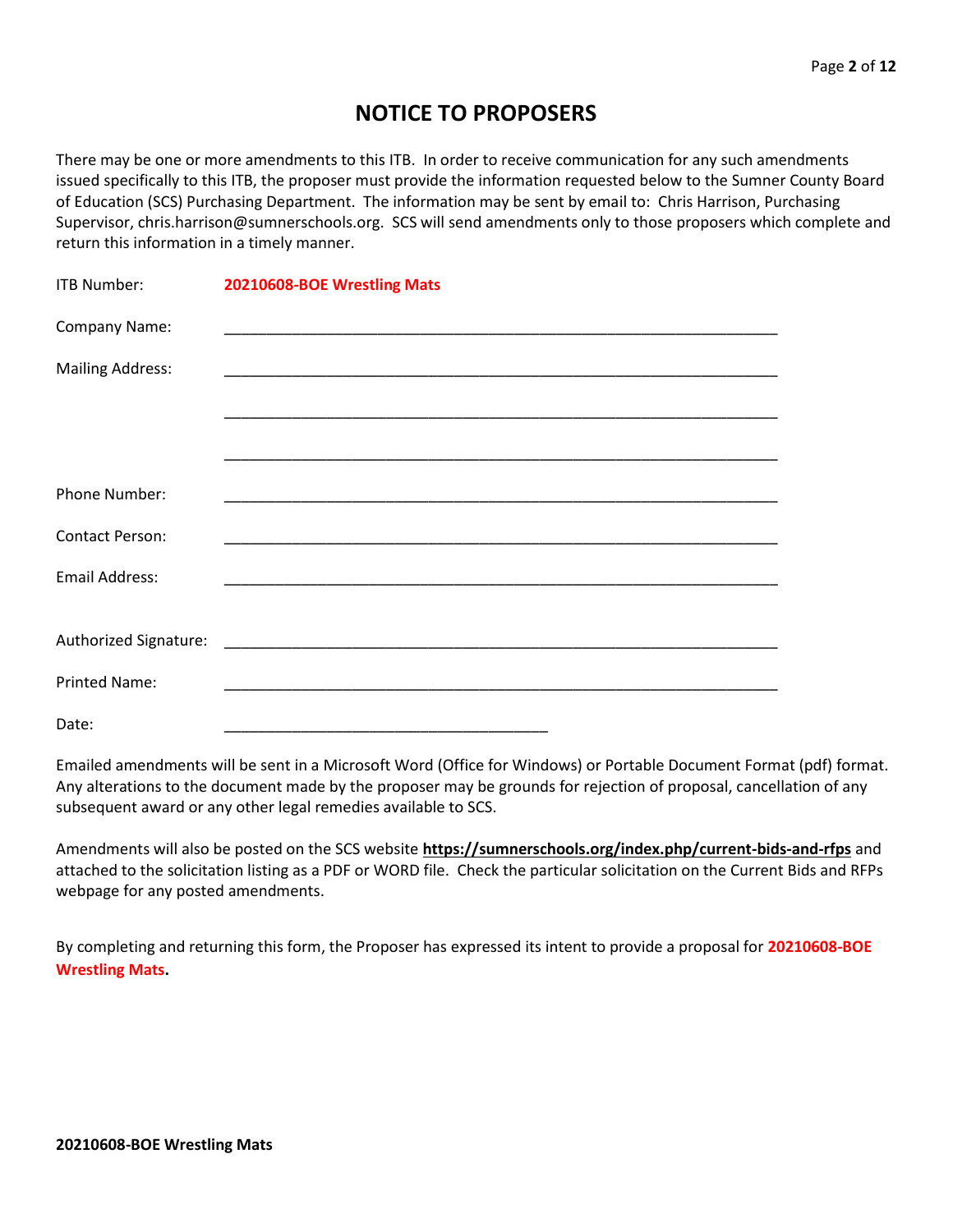## **TABLE OF CONTENTS**

- 1. Specification
- 2. Source Selection and Contract Award
- 3. Schedule of Events
- 4. Delivery of Proposals
- 5. Protests
- 6. New Vendors
- 7. Attachments
	- A. Bid Form/Certification
	- B. IRS Form W9
	- C. Attestation Re Personnel
	- D. Standard Terms and Conditions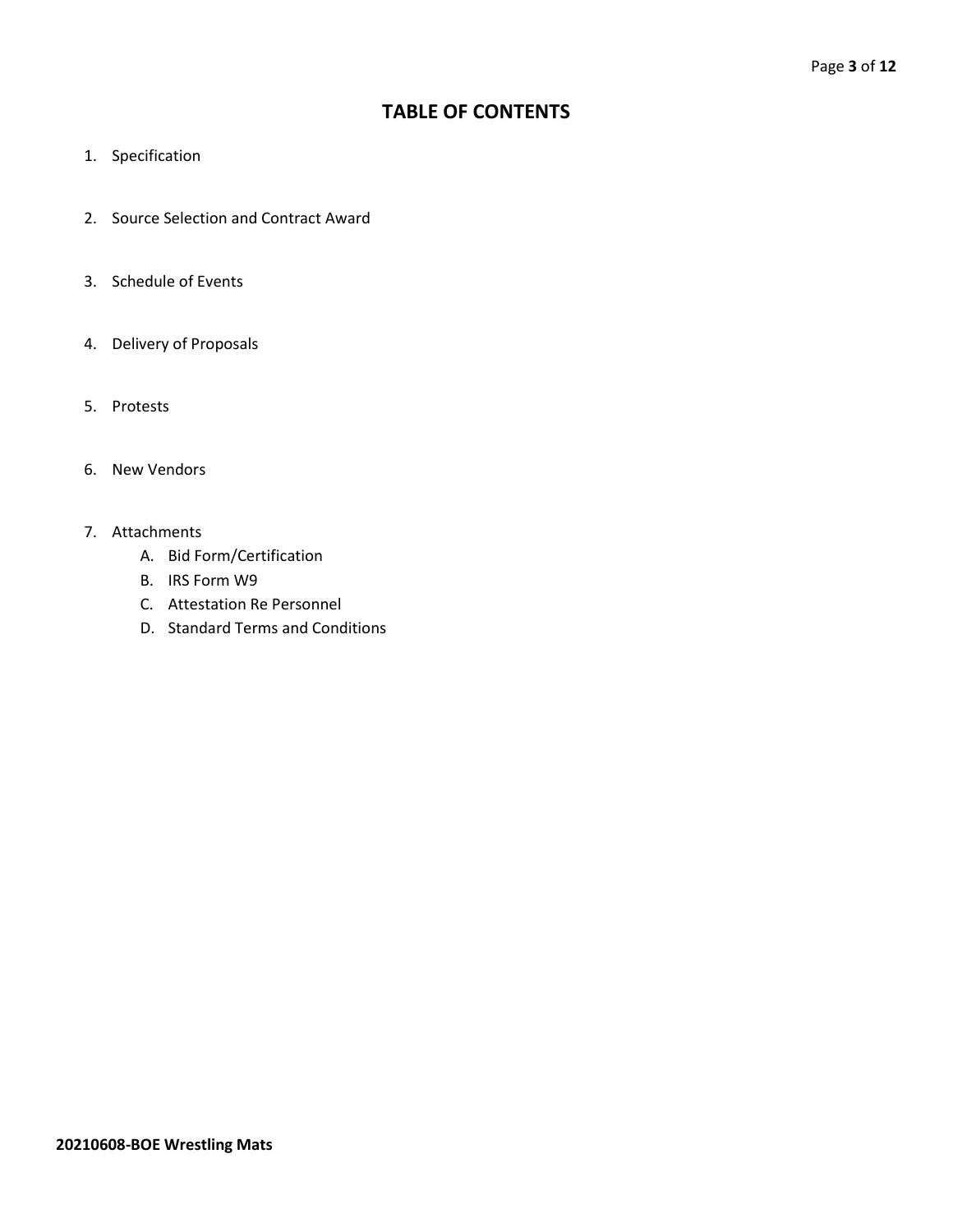1. Specification

All mats must be covered by a warranty. The Proposer must indicate the warranty duration on the Bid Form. The Proposer must also include inside delivery to the following address:

Station Camp High 1040 Bison Trial Gallatin, TN 37066

MAT

- Quantity = 2
- Size:  $42' \times 42' 3$  Sections
- Two-sided to provide wrestling areas on both sides
- 1.25" nominal thickness
- Meets ASTM F355 Shock Absorbency
- Includes Straps and Tubes
- Proposer must indicate if their product can be reconditioned for extended use.
- A full-color, computer rendering of the mats with graphics shall be provided for review and approval of layout, design and placement prior to production.
- TOP SIDE
	- o Protection Area: Black
	- o 32' Wrestling Area Circle: Dark Maroon / White Line
	- o 10' Circle: White
	- o Includes Referee Marks / R&G Starting Marks
	- o All markings must be NFHS/NCAA compliant competition markings
	- o 6' Logo in Center
		- "STATION CAMP" Arched around the top of Wrestling Circle: White
		- "BISON" Arched around the bottom of Wrestling Circle: White
- BOTTOM SIDE
	- $\circ$  9 10' Circle Lines: White
	- o Includes Referee Marks / R&G Starting Mark in each

#### OPTIONAL PRICING

• Storage/Transport Cart

Non-marking wheels are required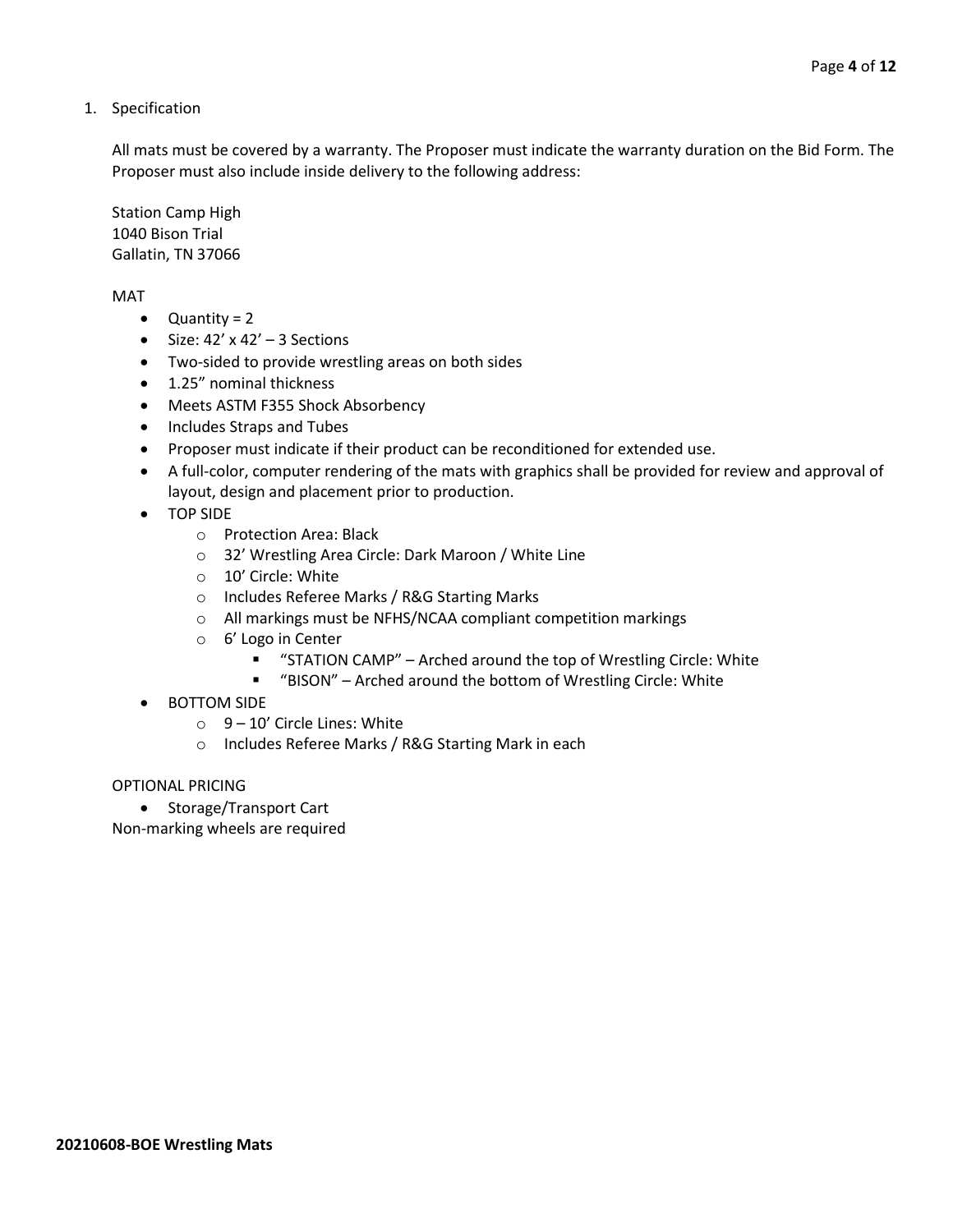- 2. Source Selection and Contract Award
	- Award, if made, will be made to the proposer submitting the lowest cost proposal and whom is also determined to be Responsive.
		- o General Criteria to be determined "Responsive"
			- Does the proposal include all required information?
			- Does the proposal include completed attachment forms?
			- Was the proposal delivered on or before the stated deadline?
	- SCS reserves the right to reject any proposal that takes exception to the specifications unless prior approval is requested and granted by SCS.
	- Upon mutual agreement by both parties, SCS shall grant the right to extend the terms, conditions and prices of contract(s) awarded from this ITB to other Institutions (such as State, Local and/or Public Agencies) who express an interest in participating in any contract that results from this ITB. Each of the "piggyback" Institutions will issue their own purchasing documents for purchase of the goods/services. Proposer agrees that SCS shall bear no responsibility or liability for any agreements between Proposer and the other Institution(s) who desire to exercise this option.
- 3. Schedule of Events

| <b>RFP Issued</b>              | May 27, 2021                       |  |  |  |  |  |  |
|--------------------------------|------------------------------------|--|--|--|--|--|--|
| <b>RFP Submission DEADLINE</b> | June 8, 2021 @ 10:00 am Local Time |  |  |  |  |  |  |

4. Delivery of Proposals

Sealed proposals will be accepted until **June 8, 2021 @ 10:00 a.m. Local Time**. Proposals received after that time will be deemed invalid. Vendors mailing proposal packages must allow sufficient time to ensure receipt of their package by the time specified. SCS shall not accept proposals via electronic transmission such as email, fax, etc. There will be no exceptions. Proposals will be opened and read aloud. The reading of the bids will begin at **10:00 am Local Time**.

Due to the nature of deliveries to the SCS Support Services Facility by carriers such as UPS, FedEx and such like; the proposal package will be accepted if the date and time on the delivery confirmation are indicated to be on or before the Proposal Deadline.

Delivery Address: Sumner County Board of Education Attn: Purchasing Supervisor 1500 Airport Road Gallatin, TN 37066

The package containing the proposal must be sealed and clearly marked on the outside of the package:

#### **"20210608-BOE Wrestling Mats" DO NOT OPEN**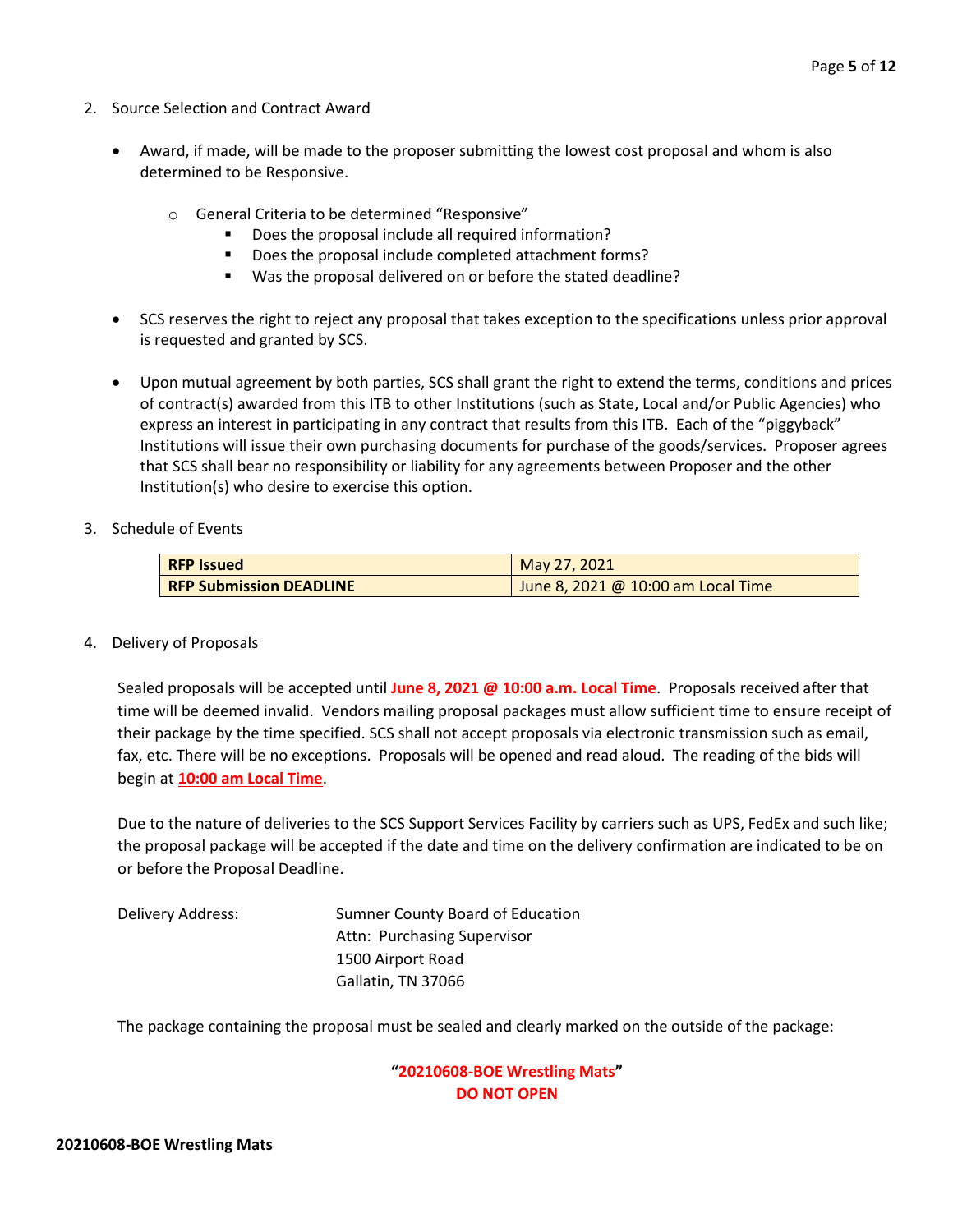#### 5. Protests

In the event that any interested party finds any part of the listed specifications, terms or conditions to be discrepant, incomplete or otherwise questionable in any respect; it shall be the responsibility of the concerned party to notify the SCS Purchasing Office of such matters immediately upon receipt of the ITB. All notifications must be sent to the Purchasing Supervisor via email at [purchasing@sumnerschools.org.](mailto:purchasing@sumnerschools.org)

Any actual or prospective Proposer who is aggrieved in connection with the ITB or award of a contract may protest to the Purchasing Supervisor and/or the Sumner County Board of Education at its regularly scheduled meeting.

#### 6. New Vendors

- To comply with Internal Revenue Service requirements, all vendors who perform any type of service are required to have a current IRS Form W-9 on file with the SCS Finance Department. It is a mandatory requirement to complete the IRS Form W-9 (Attachment 1) included in this RFP.
- To comply with the Tennessee Lawful Employment Act (50-1-702 and 50-1-703), non-employees (individuals paid directly by the employer in exchange for the individual's labor or services) must have on file one (1) of the following documents:
	- o A valid Tennessee driver's license or photo identification;
	- $\circ$  A valid driver's license or photo identification from another state where the license requirements are at least as strict as those in Tennessee;
	- o A birth certificate issued by a U.S. state, jurisdiction or territory;
	- o A U.S. government issued certified birth certificate;
	- o A valid, unexpired U.S. passport;
	- o A U.S. certificate of birth abroad (DS-1350 or FS-545)
	- o A report of birth abroad of a U.S. citizen (FS-240);
	- o A certificate of citizenship (N560 or N561);
	- o A certificate of naturalization (N550, N570 or N578);
	- o A U.S citizen identification card (I-197 or I-179); or
	- $\circ$  Valid alien registration documentation or other proof of current immigration registration recognized by the United States Department of Homeland Security that contains the individual's complete legal name and current alien admission number or alien file number (or numbers if the individual has more than one number).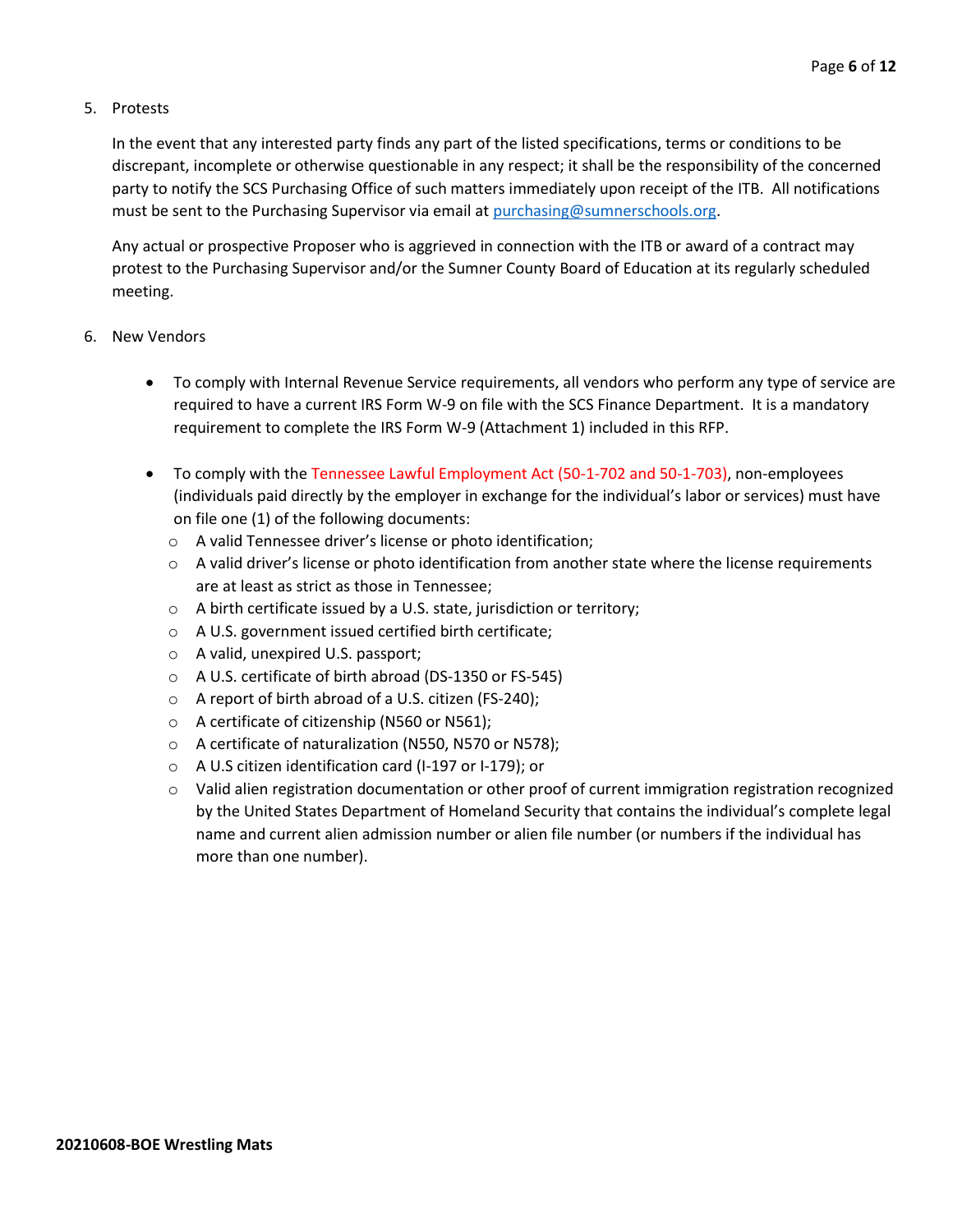#### **7.A Bid Form**



Attn: Purchasing Supervisor 1500 Airport Road Gallatin, TN 37066

Date $\rule{1em}{0.15mm}$ 

| <b>DESCRIPTION</b>                                        | <b>PRICE</b> |
|-----------------------------------------------------------|--------------|
| 42' X 42' Mat                                             |              |
| $Qty = 2$<br>$\bullet$                                    |              |
| Brand:<br>$\bullet$                                       |              |
| $\bullet$                                                 |              |
| Can be Reconditioned (YES/NO): _____________<br>$\bullet$ |              |
| <b>OPTIONAL PRICING</b>                                   |              |
| <b>Storage/Transport Cart</b>                             |              |
| Brand:                                                    |              |
| Model: _________________                                  |              |

By checking this box, Proposer agrees that SCS reserves the right to extend the terms, conditions and prices of this contract to other Institutions (such as State, Local and/or Public Agencies) who express an interest in participating in any contract that results from this ITB. Each of the piggyback Institutions will issue their own purchasing documents for the goods/service. Proposer agrees that SCS shall bear no responsibility or liability for any agreements between Proposer and the other Institution(s) who desire to exercise this option.

#### **AUTHORIZED SIGNATURE: \_\_\_\_\_\_\_\_\_\_\_\_\_\_\_\_\_\_\_\_\_\_\_\_\_\_\_\_\_\_\_\_\_\_\_\_\_\_\_\_\_\_\_\_\_\_\_\_\_\_\_\_\_\_**

**TITLE: \_\_\_\_\_\_\_\_\_\_\_\_\_\_\_\_\_\_\_\_\_\_\_\_\_\_\_\_\_\_\_\_\_\_\_\_\_\_\_\_\_\_\_\_\_\_\_\_\_\_\_\_\_\_\_\_\_\_\_\_\_\_\_\_\_\_\_\_\_\_\_**

**COMPANY NAME: \_\_\_\_\_\_\_\_\_\_\_\_\_\_\_\_\_\_\_\_\_\_\_\_\_\_\_\_\_\_\_\_\_\_\_\_\_\_\_\_\_\_\_\_\_\_\_\_\_\_\_\_\_\_\_\_\_\_\_\_\_**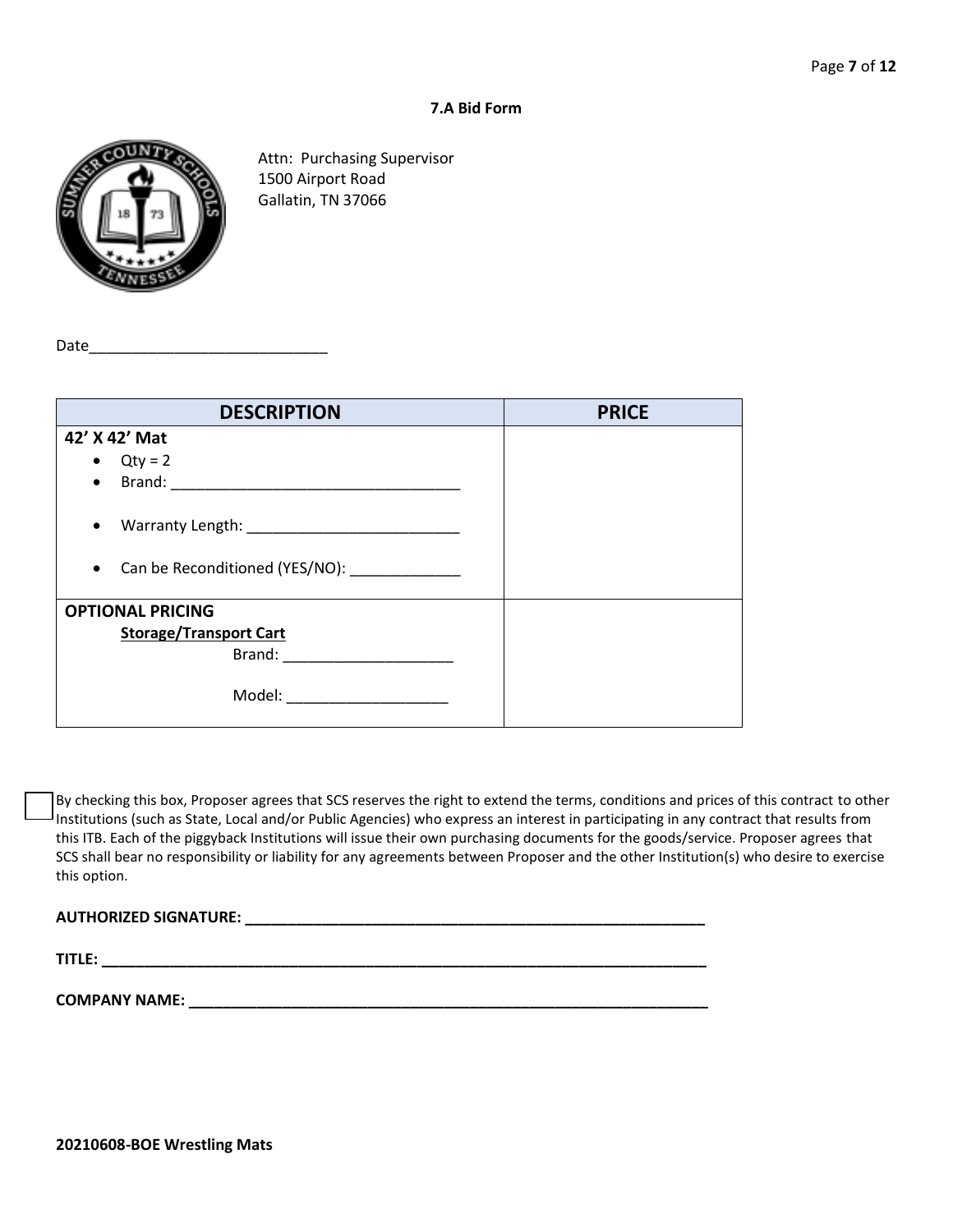#### 7.B IRS Form W9

|                                                                                                                                                                                                                                                                                                                                                                                                                                                                                                                                                                                    | <b>Request for Taxpayer</b><br>(Rev. December 2014)<br><b>Identification Number and Certification</b><br>Department of the Treasury<br>Internal Revenue Service<br>1 Name (as shown on your income tax return). Name is required on this line; do not leave this line blank.                                                                                                                                                                                                                                                                                                                                                                                                                                                                                                                                                                                                                                                                                                                                                                                                                |                                                                                                                                                                                                                                                                                                                                                                                                                                                                                                                                                                                                                               |                                                                                                                                                                                                        |                            |  |  |  |                        | Give Form to the<br>requester. Do not<br>send to the IRS. |  |  |  |  |
|------------------------------------------------------------------------------------------------------------------------------------------------------------------------------------------------------------------------------------------------------------------------------------------------------------------------------------------------------------------------------------------------------------------------------------------------------------------------------------------------------------------------------------------------------------------------------------|---------------------------------------------------------------------------------------------------------------------------------------------------------------------------------------------------------------------------------------------------------------------------------------------------------------------------------------------------------------------------------------------------------------------------------------------------------------------------------------------------------------------------------------------------------------------------------------------------------------------------------------------------------------------------------------------------------------------------------------------------------------------------------------------------------------------------------------------------------------------------------------------------------------------------------------------------------------------------------------------------------------------------------------------------------------------------------------------|-------------------------------------------------------------------------------------------------------------------------------------------------------------------------------------------------------------------------------------------------------------------------------------------------------------------------------------------------------------------------------------------------------------------------------------------------------------------------------------------------------------------------------------------------------------------------------------------------------------------------------|--------------------------------------------------------------------------------------------------------------------------------------------------------------------------------------------------------|----------------------------|--|--|--|------------------------|-----------------------------------------------------------|--|--|--|--|
| Print or type<br>See                                                                                                                                                                                                                                                                                                                                                                                                                                                                                                                                                               | 2 Business name/disregarded entity name, if different from above<br>σû<br>page<br>4 Exemptions (codes apply only to<br>3 Check appropriate box for federal tax classification; check only one of the following seven boxes:<br>Specific Instructions on<br>certain entities, not individuals; see<br>C Corporation<br>S Corporation Partnership<br>Individual/sole proprietor or<br>Trust/estate<br>instructions on page 3):<br>single-member LLC<br>Exempt payee code (if any)<br>Limited liability company. Enter the tax classification (C=C corporation, S=S corporation, P=partnership) ▶<br>Exemption from FATCA reporting<br>Note. For a single-member LLC that is disregarded, do not check LLC; check the appropriate box in the line above for<br>the tax classification of the single-member owner.<br>code (if anv)<br>(Applies to accounts maintained outside the U.S.)<br>Other (see instructions)<br>5 Address (number, street, and apt. or suite no.)<br>Requester's name and address (optional)<br>6 City, state, and ZIP code<br>7 List account number(s) here (optional) |                                                                                                                                                                                                                                                                                                                                                                                                                                                                                                                                                                                                                               |                                                                                                                                                                                                        |                            |  |  |  |                        |                                                           |  |  |  |  |
| Part I                                                                                                                                                                                                                                                                                                                                                                                                                                                                                                                                                                             |                                                                                                                                                                                                                                                                                                                                                                                                                                                                                                                                                                                                                                                                                                                                                                                                                                                                                                                                                                                                                                                                                             | <b>Taxpayer Identification Number (TIN)</b>                                                                                                                                                                                                                                                                                                                                                                                                                                                                                                                                                                                   |                                                                                                                                                                                                        |                            |  |  |  |                        |                                                           |  |  |  |  |
|                                                                                                                                                                                                                                                                                                                                                                                                                                                                                                                                                                                    |                                                                                                                                                                                                                                                                                                                                                                                                                                                                                                                                                                                                                                                                                                                                                                                                                                                                                                                                                                                                                                                                                             |                                                                                                                                                                                                                                                                                                                                                                                                                                                                                                                                                                                                                               |                                                                                                                                                                                                        |                            |  |  |  | Social security number |                                                           |  |  |  |  |
| Enter your TIN in the appropriate box. The TIN provided must match the name given on line 1 to avoid<br>backup withholding. For individuals, this is generally your social security number (SSN). However, for a<br>resident alien, sole proprietor, or disregarded entity, see the Part I instructions on page 3. For other<br>entities, it is your employer identification number (EIN). If you do not have a number, see How to get a<br>TIN on page 3.<br>or                                                                                                                   |                                                                                                                                                                                                                                                                                                                                                                                                                                                                                                                                                                                                                                                                                                                                                                                                                                                                                                                                                                                                                                                                                             |                                                                                                                                                                                                                                                                                                                                                                                                                                                                                                                                                                                                                               |                                                                                                                                                                                                        |                            |  |  |  |                        |                                                           |  |  |  |  |
| <b>Employer identification number</b><br>Note. If the account is in more than one name, see the instructions for line 1 and the chart on page 4 for<br>guidelines on whose number to enter.                                                                                                                                                                                                                                                                                                                                                                                        |                                                                                                                                                                                                                                                                                                                                                                                                                                                                                                                                                                                                                                                                                                                                                                                                                                                                                                                                                                                                                                                                                             |                                                                                                                                                                                                                                                                                                                                                                                                                                                                                                                                                                                                                               |                                                                                                                                                                                                        |                            |  |  |  |                        |                                                           |  |  |  |  |
| <b>Part II</b>                                                                                                                                                                                                                                                                                                                                                                                                                                                                                                                                                                     |                                                                                                                                                                                                                                                                                                                                                                                                                                                                                                                                                                                                                                                                                                                                                                                                                                                                                                                                                                                                                                                                                             | <b>Certification</b>                                                                                                                                                                                                                                                                                                                                                                                                                                                                                                                                                                                                          |                                                                                                                                                                                                        |                            |  |  |  |                        |                                                           |  |  |  |  |
|                                                                                                                                                                                                                                                                                                                                                                                                                                                                                                                                                                                    | Under penalties of perjury, I certify that:                                                                                                                                                                                                                                                                                                                                                                                                                                                                                                                                                                                                                                                                                                                                                                                                                                                                                                                                                                                                                                                 | 1. The number shown on this form is my correct taxpayer identification number (or I am waiting for a number to be issued to me); and<br>2. I am not subject to backup withholding because: (a) I am exempt from backup withholding, or (b) I have not been notified by the Internal Revenue<br>Service (IRS) that I am subject to backup withholding as a result of a failure to report all interest or dividends, or (c) the IRS has notified me that I am<br>no longer subject to backup withholding; and<br>3. I am a U.S. citizen or other U.S. person (defined below); and                                               |                                                                                                                                                                                                        |                            |  |  |  |                        |                                                           |  |  |  |  |
|                                                                                                                                                                                                                                                                                                                                                                                                                                                                                                                                                                                    |                                                                                                                                                                                                                                                                                                                                                                                                                                                                                                                                                                                                                                                                                                                                                                                                                                                                                                                                                                                                                                                                                             | 4. The FATCA code(s) entered on this form (if any) indicating that I am exempt from FATCA reporting is correct.                                                                                                                                                                                                                                                                                                                                                                                                                                                                                                               |                                                                                                                                                                                                        |                            |  |  |  |                        |                                                           |  |  |  |  |
|                                                                                                                                                                                                                                                                                                                                                                                                                                                                                                                                                                                    | instructions on page 3.                                                                                                                                                                                                                                                                                                                                                                                                                                                                                                                                                                                                                                                                                                                                                                                                                                                                                                                                                                                                                                                                     | Certification instructions. You must cross out item 2 above if you have been notified by the IRS that you are currently subject to backup withholding<br>because you have failed to report all interest and dividends on your tax return. For real estate transactions, item 2 does not apply. For mortgage<br>interest paid, acquisition or abandonment of secured property, cancellation of debt, contributions to an individual retirement arrangement (IRA), and<br>generally, payments other than interest and dividends, you are not required to sign the certification, but you must provide your correct TIN. See the |                                                                                                                                                                                                        |                            |  |  |  |                        |                                                           |  |  |  |  |
| Sign<br>Here                                                                                                                                                                                                                                                                                                                                                                                                                                                                                                                                                                       | Signature of<br>U.S. person $\blacktriangleright$                                                                                                                                                                                                                                                                                                                                                                                                                                                                                                                                                                                                                                                                                                                                                                                                                                                                                                                                                                                                                                           |                                                                                                                                                                                                                                                                                                                                                                                                                                                                                                                                                                                                                               |                                                                                                                                                                                                        | Date $\blacktriangleright$ |  |  |  |                        |                                                           |  |  |  |  |
|                                                                                                                                                                                                                                                                                                                                                                                                                                                                                                                                                                                    | <b>General Instructions</b>                                                                                                                                                                                                                                                                                                                                                                                                                                                                                                                                                                                                                                                                                                                                                                                                                                                                                                                                                                                                                                                                 |                                                                                                                                                                                                                                                                                                                                                                                                                                                                                                                                                                                                                               | · Form 1098 (home mortgage interest), 1098-E (student loan interest), 1098-T<br>(tuition)                                                                                                              |                            |  |  |  |                        |                                                           |  |  |  |  |
|                                                                                                                                                                                                                                                                                                                                                                                                                                                                                                                                                                                    |                                                                                                                                                                                                                                                                                                                                                                                                                                                                                                                                                                                                                                                                                                                                                                                                                                                                                                                                                                                                                                                                                             | Section references are to the Internal Revenue Code unless otherwise noted.                                                                                                                                                                                                                                                                                                                                                                                                                                                                                                                                                   | • Form 1099-C (canceled debt)                                                                                                                                                                          |                            |  |  |  |                        |                                                           |  |  |  |  |
| Future developments. Information about developments affecting Form W-9 (such<br>as legislation enacted after we release it) is at www.irs.gov/fw9.                                                                                                                                                                                                                                                                                                                                                                                                                                 |                                                                                                                                                                                                                                                                                                                                                                                                                                                                                                                                                                                                                                                                                                                                                                                                                                                                                                                                                                                                                                                                                             |                                                                                                                                                                                                                                                                                                                                                                                                                                                                                                                                                                                                                               | . Form 1099-A (acquisition or abandonment of secured property)                                                                                                                                         |                            |  |  |  |                        |                                                           |  |  |  |  |
| Use Form W-9 only if you are a U.S. person (including a resident alien), to<br><b>Purpose of Form</b><br>provide your correct TIN.                                                                                                                                                                                                                                                                                                                                                                                                                                                 |                                                                                                                                                                                                                                                                                                                                                                                                                                                                                                                                                                                                                                                                                                                                                                                                                                                                                                                                                                                                                                                                                             |                                                                                                                                                                                                                                                                                                                                                                                                                                                                                                                                                                                                                               |                                                                                                                                                                                                        |                            |  |  |  |                        |                                                           |  |  |  |  |
| An individual or entity (Form W-9 requester) who is required to file an information<br>return with the IRS must obtain your correct taxpayer identification number (TIN)<br>which may be your social security number (SSN), individual taxpayer identification<br>number (ITIN), adoption taxpayer identification number (ATIN), or employer<br>identification number (EIN), to report on an information return the amount paid to<br>you, or other amount reportable on an information return. Examples of information<br>returns include, but are not limited to, the following: |                                                                                                                                                                                                                                                                                                                                                                                                                                                                                                                                                                                                                                                                                                                                                                                                                                                                                                                                                                                                                                                                                             | If you do not return Form W-9 to the requester with a TIN, you might be subject<br>to backup withholding. See What is backup withholding? on page 2.<br>By signing the filled-out form, you:<br>1. Certify that the TIN you are giving is correct (or you are waiting for a number<br>to be issued).<br>2. Certify that you are not subject to backup withholding, or                                                                                                                                                                                                                                                         |                                                                                                                                                                                                        |                            |  |  |  |                        |                                                           |  |  |  |  |
|                                                                                                                                                                                                                                                                                                                                                                                                                                                                                                                                                                                    | · Form 1099-INT (interest earned or paid)                                                                                                                                                                                                                                                                                                                                                                                                                                                                                                                                                                                                                                                                                                                                                                                                                                                                                                                                                                                                                                                   |                                                                                                                                                                                                                                                                                                                                                                                                                                                                                                                                                                                                                               | 3. Claim exemption from backup withholding if you are a U.S. exempt payee. If                                                                                                                          |                            |  |  |  |                        |                                                           |  |  |  |  |
|                                                                                                                                                                                                                                                                                                                                                                                                                                                                                                                                                                                    |                                                                                                                                                                                                                                                                                                                                                                                                                                                                                                                                                                                                                                                                                                                                                                                                                                                                                                                                                                                                                                                                                             | . Form 1099-DIV (dividends, including those from stocks or mutual funds)                                                                                                                                                                                                                                                                                                                                                                                                                                                                                                                                                      | applicable, you are also certifying that as a U.S. person, your allocable share of<br>any partnership income from a U.S. trade or business is not subject to the                                       |                            |  |  |  |                        |                                                           |  |  |  |  |
|                                                                                                                                                                                                                                                                                                                                                                                                                                                                                                                                                                                    |                                                                                                                                                                                                                                                                                                                                                                                                                                                                                                                                                                                                                                                                                                                                                                                                                                                                                                                                                                                                                                                                                             | . Form 1099-MISC (various types of income, prizes, awards, or gross proceeds)                                                                                                                                                                                                                                                                                                                                                                                                                                                                                                                                                 | withholding tax on foreign partners' share of effectively connected income, and                                                                                                                        |                            |  |  |  |                        |                                                           |  |  |  |  |
| . Form 1099-B (stock or mutual fund sales and certain other transactions by<br>brokers)<br>· Form 1099-S (proceeds from real estate transactions)                                                                                                                                                                                                                                                                                                                                                                                                                                  |                                                                                                                                                                                                                                                                                                                                                                                                                                                                                                                                                                                                                                                                                                                                                                                                                                                                                                                                                                                                                                                                                             |                                                                                                                                                                                                                                                                                                                                                                                                                                                                                                                                                                                                                               | 4. Certify that FATCA code(s) entered on this form (if any) indicating that you are<br>exempt from the FATCA reporting, is correct. See What is FATCA reporting? on<br>page 2 for further information. |                            |  |  |  |                        |                                                           |  |  |  |  |

Form W-9 (Rev. 12-2014)

· Form 1099-K (merchant card and third party network transactions)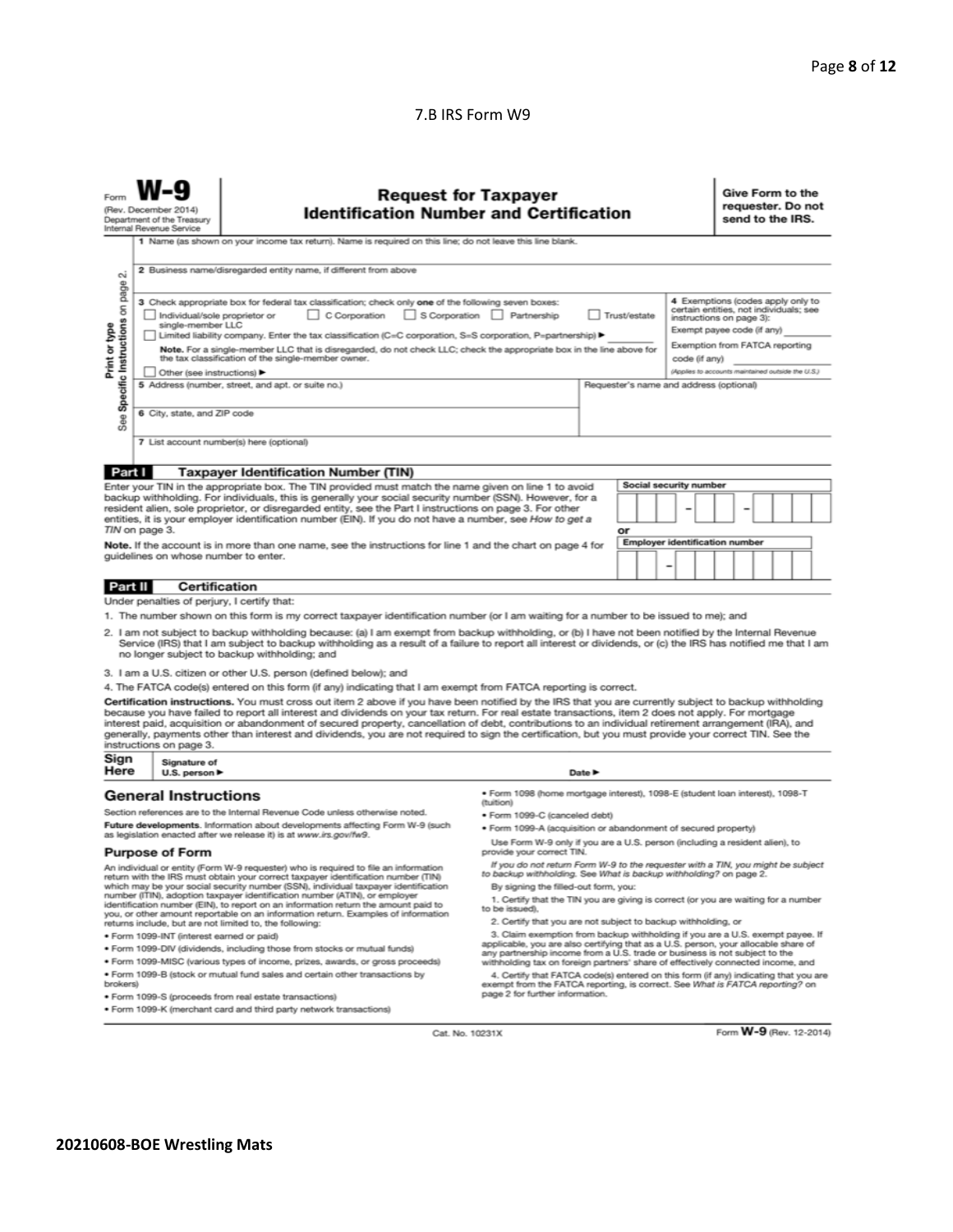#### **ATTACHMENT 7.C – Attestation Re Personnel**

## **ATTESTATION RE PERSONNEL USED IN CONTRACT PERFORMANCE**

| CONTRACTOR LEGAL ENTITY NAME:                                          |  |
|------------------------------------------------------------------------|--|
| FEDERAL EMPLOYER IDENTIFICATION NUMBER:<br>(or Social Security Number) |  |

**The Contractor, identified above, does hereby attest, certify, warrant and assure that the Contractor shall not knowingly utilize the services of an illegal immigrant in the performance of this Contract and shall not knowingly utilize the services of any subcontractor who will utilize the services of an illegal immigrant in the performance of this Contract, T.C.A. § 12-3-309.**

SIGNATURE & DATE:

*NOTICE: This attestation MUST be signed by an individual empowered to contractually bind the Contractor.*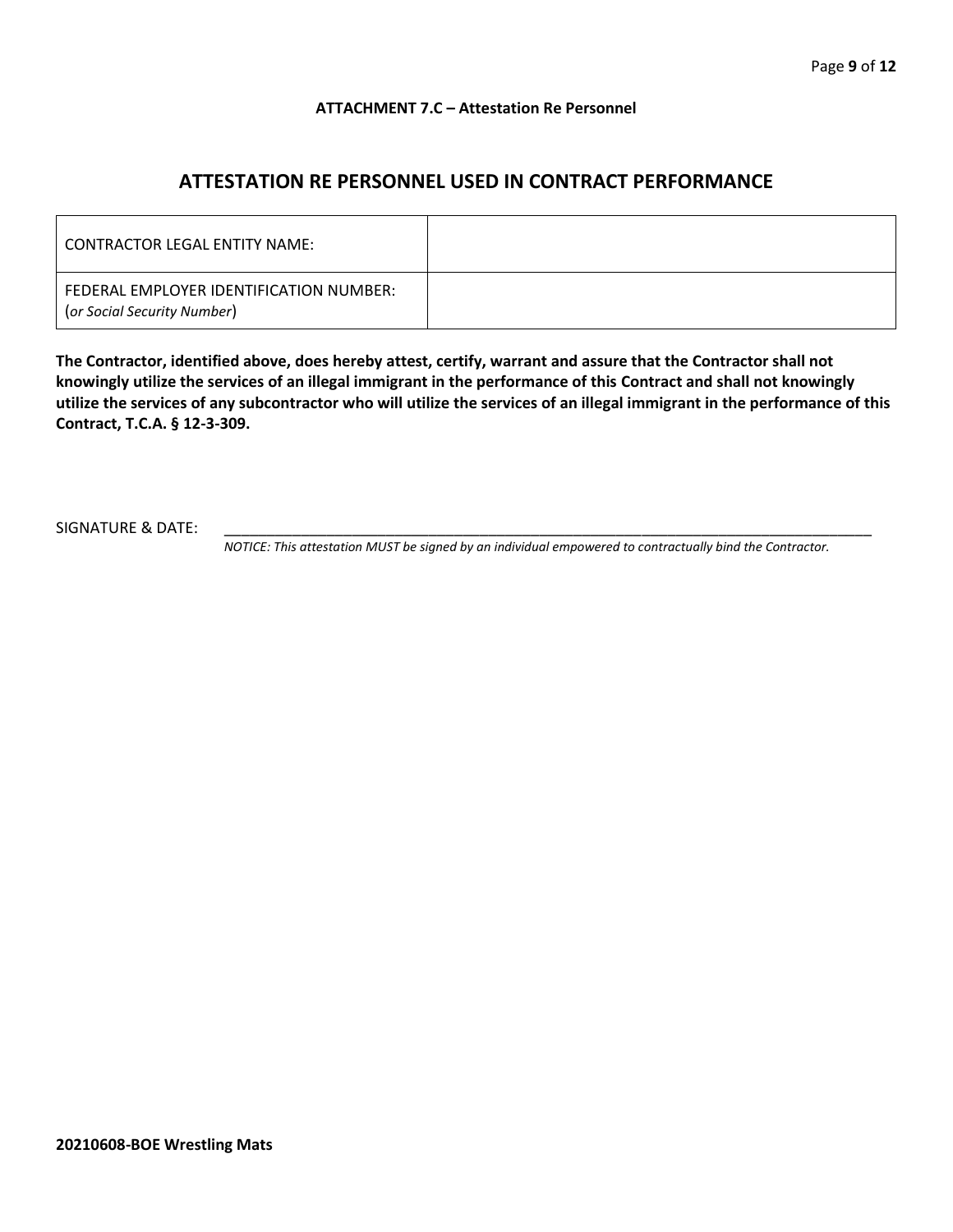#### **ATTACHMENT 7.D – Standard Terms & Conditions SUMNER COUNTY BOARD OF EDUCATION (SCS)**

#### **1. PREPARATION AND SUBMISSION OF BID.**

- **a.** Failure to examine any drawings**,** specifications, or instructions will be at the proposer's risk. Any deviation from the stated terms, conditions and specifications must be coordinated with and approved in writing by the SCS Purchasing Supervisor.
- **b.** RFP/ITB SUBMITTAL / SIGNATURE: Proposal shall give the full name and business address of the bidder. If the proposer is a corporation, the name shall be stated as it is in the corporate charter. Proposals must be signed in ink by the proposer's authorized agent. Unsigned proposals will be rejected. Proposals are to be sealed and the outside of the envelope is to reference the RFP/ITB number. The person signing the proposal must show their title, and if requested by the institution, must furnish satisfactory proof of his or her authority to bind his or her company in contract. Proposer understands that by submitting a proposal with an authorized signature, it shall constitute an offer to SCS. Proposals must be typewritten or in ink; otherwise they may not be considered. Purchase orders will be issued to the firm name appearing on the W9. Electronic submissions via email, fax, etc. shall not be accepted.
- **c.** SCS is not responsible for any costs incurred by any vendor pursuant to the RFP/ITB. The vendor shall be responsible for all costs incurred in connection with the preparation and submission of its proposal.
- **d.** All proposers must be in compliance with T.C.A. § 62-6-119 at the time of proposal submission and provide evidence of compliance with the applicable provisions of the chapter before such proposal may be considered.
- **e.** Proposals are to be received in the location designated in the RFP/ITB no later than the specified date and time. Late submissions will NOT be opened or considered.
- **f.** No erasures permitted. Errors may be crossed out and corrections printed in ink or typewritten adjacent to error and must be initialed in ink by person signing the proposal.
- **g.** Specifications: Reference to available specifications shall be sufficient to make the terms of the specifications binding on the proposer. The use of the name of a manufacturer, or any special brand or make in describing an item does not restrict the proposer to that manufacturer or specific article, unless specifically stated. Comparable products of other manufacturers will be considered if proof of compatibility is contained in the proposal. Proposers are required to notify SCSs Purchasing Supervisor whenever specifications/procedures are not perceived to be fair and open. The articles on which the proposal is submitted must be equal or superior to that specified. Informative and Descriptive Literature: The proposer must show brand or trade names of the articles proposed, when applicable. It shall be the responsibility of the proposer, including proposer's whose product is referenced, to furnish with the proposer such specifications, catalog pages, brochures or other data as will provide an adequate basis for determining the quality and functional capabilities of the product offered. Failure to provide this data may be considered valid justification for rejection of proposer.
- **h.** Samples: Samples of items when called for, must be furnished free of expense, and if not destroyed will, upon proposer's request within ten (10) days of RFP/ITB opening, be returned at the proposer's expense. Each sample must be labeled with the proposer's name, manufacturer's brand name and number, RFP/ITB number and item reference.
- **i.** Time of Performance: The number of calendar days in which delivery is to be made after receipt of order shall be stated in the RFP/ITB and may be a factor in making an award, price notwithstanding. If no delivery time is stated in the bid, bidder agrees that delivery is to be made within two weeks (10 business days) of order.
- **j.** Transportation and delivery charges should be included in the price and be fully prepaid by the vendor to the destination specified in the RFP/ITB. Proposal prices shall include delivery of all items F.O.B. destination.
- **k.** New materials and supplies must be delivered unless otherwise specifically stated in the RFP/ITB.
- **l.** Alternate/multiple bids will not be considered unless specifically called for in the RFP/ITB.
- **m.** Only proposals submitted on RFP/ITB forms furnished by SCS will be considered.
- **n.** By signing this RFP/ITB where indicated, the proposer agrees to strictly abide by all applicable local, state and federal statutes and regulations. The proposer further certifies that this proposer is made without collusion or fraud.
- **o.** Error in Proposal. In case of error in the extension of prices in the proposal, the unit price will govern. Late submissions will NOT be opened or considered. Proposers are cautioned to verify their proposals before submission, as amendments received after the RFP/ITB deadline will not be considered. No proposals shall be altered, amended or withdrawn after opening. After proposal opening, a proposer may withdraw a proposal only when there is obvious clerical error such as a misplaced decimal point, or when enforcement of the proposal would impose unconscionable hardship due to an error in the proposal resulting in a quotation substantially below the other proposals received. Proposal withdrawals will be considered only upon written request of the proposer.
- **2. OPEN RECORDS.** In order to comply with the provisions of the Tennessee Open Records Act, all proposals will be publicly opened and are subject to public inspection after the award upon written request. Proposers may be present at RFP/ITB opening. Summary information will be posted the SCS website, www.sumnerschools.org under the Invitation to Bid link.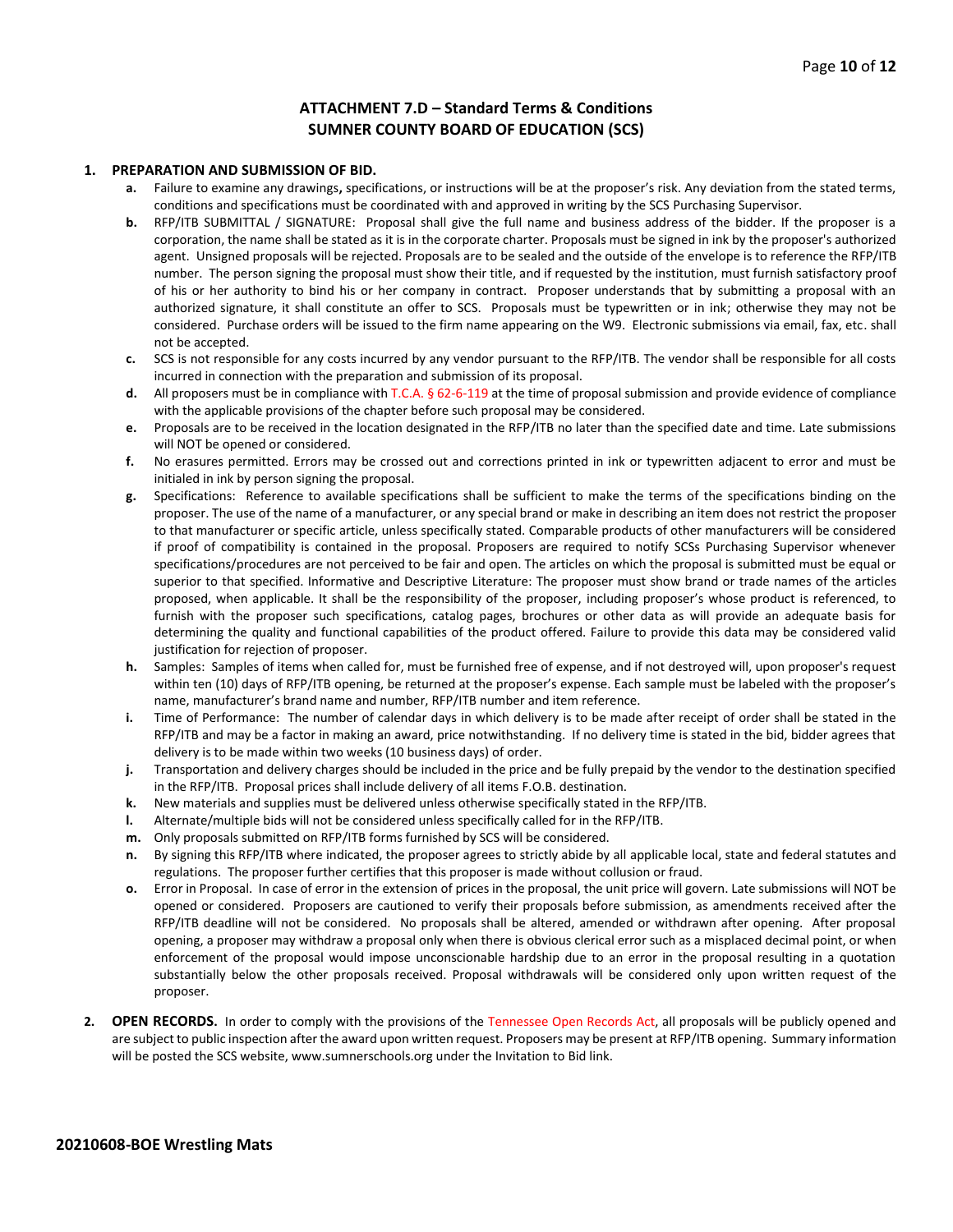- **3. ACCEPTANCE AND AWARD.** SCS reserves the right to reject any and all proposals and to waive any informality in proposals and, unless otherwise specified by the proposer to accept any item in the proposal. Action to reject all proposals shall be taken for unreasonably high prices, errors in the proposal documents, cessation of need, unavailability of funds, or any other reason approved by SCS.
	- **a.** Contracts and purchases will be made with the lowest, responsive, responsible, qualified proposer. The quality of the articles to be supplied, their conformity with the specifications, their suitability to the requirements of the Institution, cash discount offered, and the delivery terms will be taken into consideration.
	- **b.** Any deviation from these stated terms, specifications and conditions must be coordinated with and approved in writing by the Purchasing Supervisor.
	- **c.** Prices quoted on the response (if any) are to be considered firm and binding until the said equipment, supplies or services are in the possession of SCS.
	- **d.** SCS reserves the right to order more or less than the quantity listed in the proposal.
	- **e.** If a proposer fails to state a time within which a proposal must be accepted, it is understood and agreed that SCS shall have ninety (90) days to accept.
	- **f.** No purchase or contract is authorized or valid until the issuance of a SCS purchase order in accordance with SCS policy. No SCS employee is authorized to purchase equipment, supplies or services prior to the issuance of such a purchase order.
	- **g.** The contract may not be assigned without written SCS consent.
	- **h.** If the appropriate space is marked on the RFP/ITB, other Institutions (such as State, Local and/or Public Agencies) may purchase off the contract during the same period as SCS.
	- **i.** The awarded proposer will be required to post a performance and payment bond in the amount of 25% of the contract price if it exceeds \$100,000 as stated by T.C.A. §12-4-201.
	- **j.** If the project cost is in excess of \$25,000 a performance bond must be secured by the requesting part in an amount equal to the market improvement value.
	- **k.** By submission of this bid and signature thereof, the Bidder acknowledges compliance with the provisions of Public Chapter No. 587 / Senate Bill No. 2048 (Employee Background Check). The Bidder further agrees to submit a formal certification thereof prior to commencing work.
- **4. PAYMENT**. Payment terms must be specified in the proposal, including any discounts for early payment. Partial payments will not be approved unless justification for such payment can be shown. Terms will be NET 30 days. Payment will not be made until the conditions and specifications of the RFP/ITB are inspected and approved as conforming by persons appointed by SCS.
- **5. DEFAULT OF SELECTED VENDOR.** In case of vendor default, SCS may procure the articles or services from other sources and hold the defaulting vendor responsible for any resulting cost. If the awarded vendor violates any terms of their response, the contract, SCS policy or any law, they may be disqualified from proposing for a period of two years for minor violations or longer for major violations. Proposals from disqualified proposers will not be accepted during the period of disqualification.
- **6. INSPECTION OF PURCHASES.** Articles received which are not equivalent will not be accepted and will be picked up by the vendor or returned to vendor, shipping charges collect. SCS shall have a reasonable period in which to inspect and accept or reject materials without liability. If necessity requires SCS to use nonconforming materials, an appropriate reduction in payment may be made.
- **7. TAXES.** SCS is tax exempt; do not include taxes in quotation. Vendors making improvements or additions to or performing repair work on real property for SCS are liable for any applicable sales or use tax on tangible personal property used in connection with the contract or furnished to vendors by the state for use under the contract.
- **8. NONDISCRIMINATION.** SCS is an equal opportunity employer. SCS and bidder agree to comply with Titles VI and VII of the Civil Rights Act of 1964, Title IX of the Education Amendments of 1972, Section 504 of the Rehabilitation Act of 1973, Executive Order 11,246, the Americans with Disabilities Act of 1990, if applicable, and the related regulations to each. Each party assures that it will not discriminate against any individual including, but not limited to employees or applicants for employment and/or students, because of race, religion, creed, color, sex, age, disability, veteran status or national origin. In the event that any claims should arise with regards to violations of any such local, state or federal law, statues, rule or regulations, the vendor will indemnify and hold SCS harmless for any damages, including court costs or attorney fees, which might be incurred.
- **9. PROHIBITIONS/NO VENDOR CONTRACT FORM.** Acceptance of gifts from vendors is prohibited. T.C.A. §12-4-106. The contract documents for purchase under this RFP/ITB shall consist of the successful proposer's bid and SCSs purchase order. The proposer may request exceptions to terms and conditions and/or request SCS to accept other terms and conditions by means of subsequent documents such as invoices, warranty agreements, license agreements, etc. All subsequent documents shall be open to revision for impermissible language. SCS reserves the right to render the proposal unresponsive and subject the proposal to rejection if successful terms cannot be negotiated.